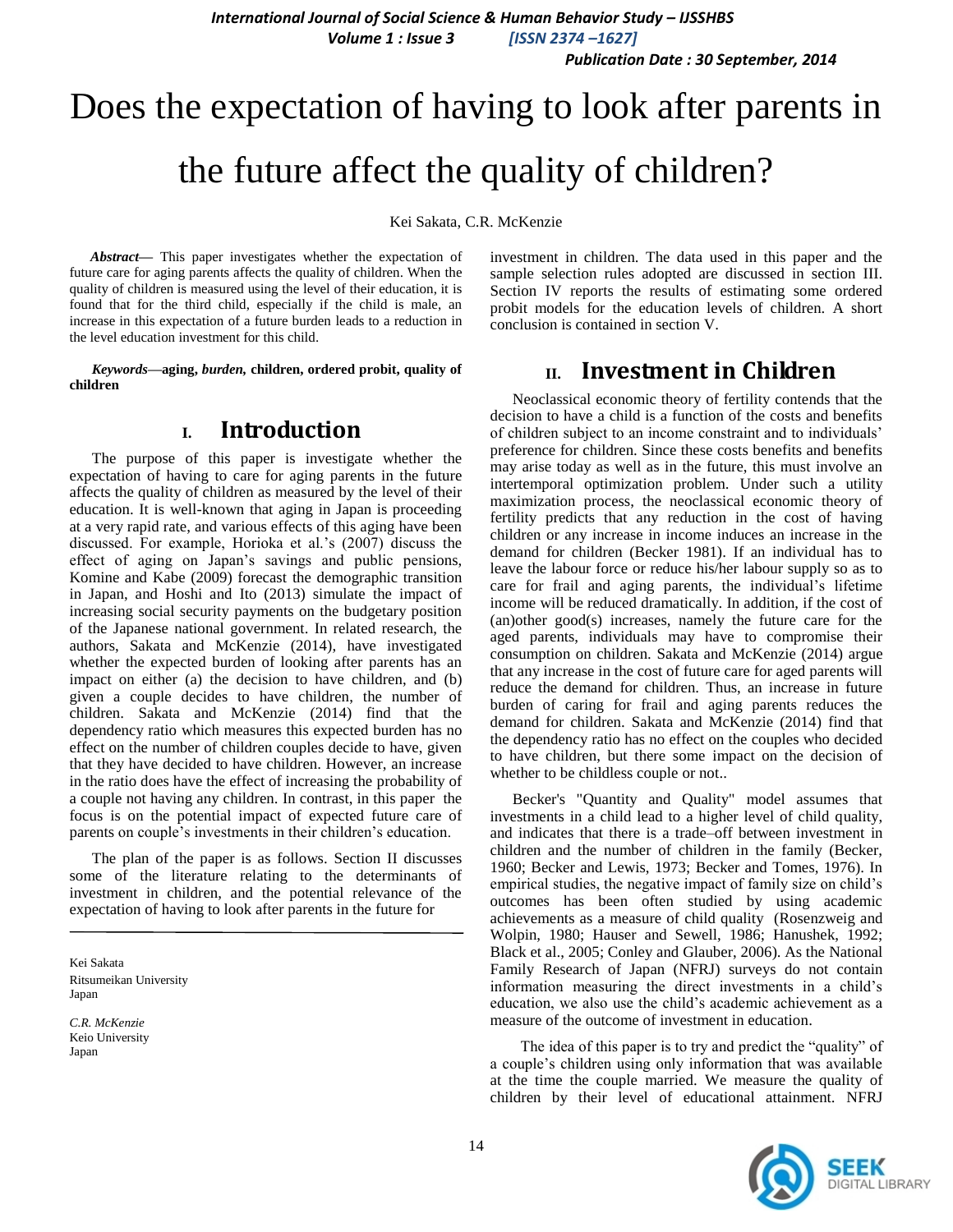#### *Publication Date : 30 September, 2014*

contains information on the educational attainment of the children. For his/her children, the NRFJ survey asks the respondent "which school did this person last attend (or is this person still attending)? (Answer whether or not s/he graduated)". Using such information, we created a categorical outcome variable taking an integer value between one and five : Compulsory education only (=1); High school (=2); Vocational college (after high school) (=3); Junior college or technical college  $(=4)$ ; and Four-year university or more  $(=5)$ .

In order to measure the future burden of caring for aged parents, we construct a "dependency ratio" as follows:

dependency \_ratio=(Number of parents alive at the time of the marriage)/(Number of siblings+2)

where the number of siblings refers to the total number of siblings of both the husband and wife, and the number of parents refers to the total number of parents of the husband and wife. In the denominator, we also added 2 to account for the respondent and the spouse. We assume that couples decide on their family size at the time of their marriage. We could not incorporate information on the timing of the death of parents because such information is not fully available for parents-inlaw in our data set. This dependency\_ratio is the variable of interest, and we expect it to have a negative impacts on the quality of children, and in particular on their level of education size. The burden could be financial, physical as well as psychological. In other research, we have find that the dependency ratio has no effect on the couples who decided to have children (Sakata and McKenzie (2014)). If the future burden of caring for aged parents does matter for married couples, then there may be a possibility that these couples maintain the size of their family, but may have reduced their investments in their children's education. Thus, the goal of our research here is to shed the light on whether or not couples with children maintain their family size and consumption for caring for aged parents, but reduce the quality of their children (the educational attainment of these children).

We estimate separate ordered probit models for the educational attainments of the first child, the second child, and the third child. The ordered probit models are of the following form:

$$
y_i^* = x_i^* \beta + u_i, i = 1, ..., N
$$
 (2)

where  $y_i^*$  is an unobserved latent variable,  $x_i$  is a kx1 vector of observed explanatory variables,  $β$  is a kx1 vector of unobserved coefficients, and  $u_i$  is normally, identically and independently distributed unobserved error term. The unobserved  $y_i^*$  is related to the observed educational attainment of children  $y_i$  as follows:

$$
y_i = 1 \text{ if } y_i^* \le 0 \tag{3a}
$$

$$
y_i=2 \text{ if } 0 < y_i^* \leq \mu_1 \tag{3b}
$$

$$
y_i=3 \text{ if } \mu_1 < y_i * \leq \mu_2 \tag{3c}
$$

 $y_i=4 \text{ if } \mu_2 < y_i * \leq \mu_3$  (3d)

 $y_i = 5$  if  $\mu_3 < y_i^*$ , (3e)

where the  $\mu_i$  (j=1,2,3) are unknown cut-off parameters that need to be estimated together with β. In order to be able to identify the parameters of the model, the following three standard assumptions are made: (a)  $E(u_i)=0$  for all i; (b)  $V(u_i)=1$  for all i; and (c)  $x_i$  does not include an intercept are imposed (see Cameron and Trivedi, 2006). For a continuous variable  $x_i$ , it should be noted that  $\delta E(y_i^*)/\delta x_i = \beta$ , but the expressions for  $\delta \text{Prob}(y_i=J)/\delta x_i = (J=1,..,5)$  are much more complicated functions of all the parameters and all the explanatory variables for individual i (see Cameron and Trivedi, 2006, p. 520).

For the purpose of this paper, the three key variables that are of interest are (a) the dependency ratio; (a) a 0-1 dummy variable for the husband only having one parent alive, One\_parent\_h; and (c) a 0-1 dummy variable for the wife only having one parent alive, One\_parent\_w. These three variables seek to proxy the future (or even current) burden of caring for aged parents. If only one of the individual's parents are alive, we expect that the probability of having to look after that parent is much higher than if both parents are still alive. We do not have information on if and when the parents-in-law die, so we cannot take account of such impacts in analyzing the investments on children. The other control variables contained in  $x_i$  include the husband's age, the wife's age, the husband's level of education, the wife's levels of education, the husband's age at the time of his marriage, the wife's age at the time of her marriage, the number of children, an urban dummy and a survey year dummy.

According to the Ministry of Education, Culture, Sports, Science and Technology (2013), 95% of high school graduates who wish to go to university actually enter a university within two years after graduating from high school at the age of 18. Thus, we confine our sample to children who are aged 20 or older assuming that by the age of 20, the investments in the child is finalized. We also divide the sample according to the gender of the child in order to examine whether there exists gender effects in the investment in children.

## **III. Data**

Our data are drawn from the 1998 and 2008 National Family Research of Japan (NFRJ,Kazoku nitsuiteno Zenkoku Chousa) surveys. The survey is conducted by the Japan Society for Family Sociology and the data is archived in the Social Science and the Social Science Japan Data Archive, Information Center for Social Science Research on Japan, Institute of Social Science, the University of Tokyo. The surveys were conducted by the drop-off-pick-up method. In the 1998 survey, 10,500 individuals who were aged between 28 and 77 as of December 1998 were surveyed with a response rate of 66.52% (6,985 responses). In the 2008 survey, 9,400 individuals who were aged between 28 and 72 as of December 2008 were surveyed, and the response rate was 55.35% (5,203 responses). In our analysis, the two surveys are pooled together. One of the advantages of using the NFRJ data sets is that they contain rich information on the parents and siblings of the respondent and his/her spouse. In computing the dependency ratio, we use information on whether parents and parents-in-law are alive at the time of the respondent's marriage.

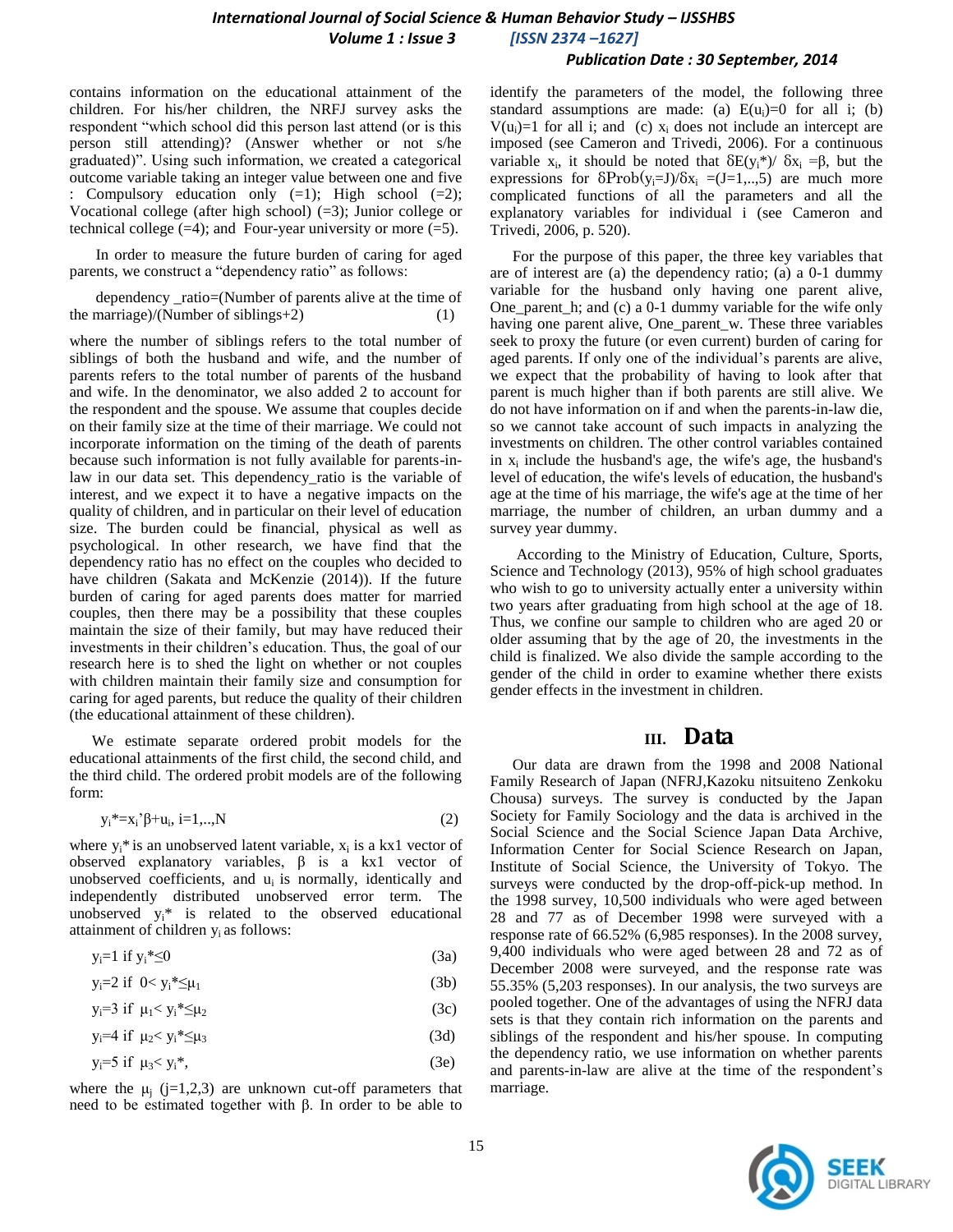#### *Publication Date : 30 September, 2014*

We estimate our models using data for married couples where the wife's age is 40 years or older. We further confine our sample to respondents who satisfy the following six selection criteria. First, we focus is on married respondents where the husband's age at the time of the marriage is 18 years old or older and the wife's age at the time of the marriage is 16 years old or older. This is because the Japanese legal age for marriage is 18 for men and 16 for women. Second, we only used respondents who are currently married and who have never been divorced or widowed. Divorcees or widows may have children from their previous marriage, but the NFRJ surveys do not contain information on their previous marriages. Third, we only consider households where the total number of siblings of the husband and wife is 14 or less (95% quantile). This is imposed because a few couples report a large number of siblings. Fourth, the couple has no deceased children. The existence of deceased children may mean the reported ordering of children is not necessarily the ordering when the deceased child was living. Fifth, the age of the relevant child is 20 years old or more. The conventional wisdom in Japan is that the vast majority of students will attempt to get into university over a maximum of two years after completing high school, so that by the age of 20 most Japanese will either be in an institution of higher education or working. Sixth, data on all the relevant variables must be available for the individual.

After imposing these six selection criteria, we have 2,220 observations on first children, 1,900 on second children, and 641 observations on third children. Descriptive statistics for each of these three samples are summarized in Table 1. From Table 1, we observe that, on average, educational attainment declines as the order of the child increases. That is, later child on average receive a lower level of education that an early child. This is consistent with the results obtained in previous studies.

## **IV. Results**

All the estimated results reported in this paper were obtained using STATA Version 12 (see StataCorp, 2011). Estimates of the parameters of the ordered probit models for the first child, the second child and the third child are reported in Table 2. In each case, models are estimated for males and females together (denoted "ALL"), and for males and females separately. These estimated parameters tell us about the estimated impact of the explanatory variables on the underlying latent variable which can be interpreted as the desired level of education measured as a continuous variable, but education is only attainable in lumpy quantities which gives us the five outcomes for the ordered probit model. Here, the discussion of the estimated results should be understood as referring to how the underlying latent variable changes when an explanatory variable is changed.

According to Table 2, the effects of the expected burden of caring for aged parents are not significant in explaining the investment in education for the first child or for the second child. However, the empirical evidence suggests that an increase in the burden of caring for aged parents reduces the investment in education for the third child, especially for boys.

Our findings may highlight that in order to maintain the size of the family and to cover the cost of caring for aged parents, couples with children may reduce their investments in some but not all of their children's education.

If we look at the results for ALL (both males and females), we find that females tend to have a lower level of educational achievement than males. Whether it is due to a genetic effect, an income effect, a demonstration effect, some other effect or a combination of these effects, it is also observed that parents with a higher level of education tend to have children with a higher level of education (see Tsukahara, 2007, 2009 for some related research for Japan). As is to be expected from Becker's analysis of the quantity and quality trade-off for children, an increase in the number of children in the family leads to a reduction in the average level of education of the children.

# **V. Conclusion**

This paper examines the possibility that couples with children maintain their family size and consumption for caring for aged parents, but reduce the quality of their children. The empirical evidence indicates that increases in the burden of caring for aged parents reduces the investments in education for the third child especially for boys. Our findings may highlight that in order to maintain the size of the family and to cover the cost of caring for aged parents, couples with children may reduce their investments in some of their children's education.

## *Acknowledgment*

Both authors wish to thank the participants of the Family Economics Workshop at the Keio University for their helpful comments and suggestions on an earlier version of the paper, and acknowledge the kind permission of the National Family Committee of the Japanese Society of Family Sociology and the Social Science and the Social Science Japan Data Archive, Information Center for Social Science Research on Japan, Institute of Social Science, University of Tokyo in making available the data in the "National Family Research of Japan (NFRJ)" (Kazoku ni tsuite no Zenkoku Chousa) for use in the analysis in this paper. Both authors wish to acknowledge the financial assistance provided by the Japan Society for the Promotion of Science Grant in Aid for Scientific Research No. 23330094 for a project on "Life Events and Economic Behavior: From the Viewpoint of the Functions of Family Mutual Assistance" headed by Midori Wakabayashi of Tohoku University.

### *References*

- [1] G. Becker, Demographic and Economic Change in Developed Countries, Princeton: Princeton University Press, 1960.
- [2] G. Becker and H. G. Lewis, "On the interaction between the quantity and quality of children," Journal of Political Economy, vol. 81, no. 2, Part 2, pp. S279-S288, 1973.
- [3] G. Becker and N. Tomes, "Child endowments, and the quantity and quality of children," Journal of Political Economy, vol. 84, no. 4, pp. S143-S162, 1976.

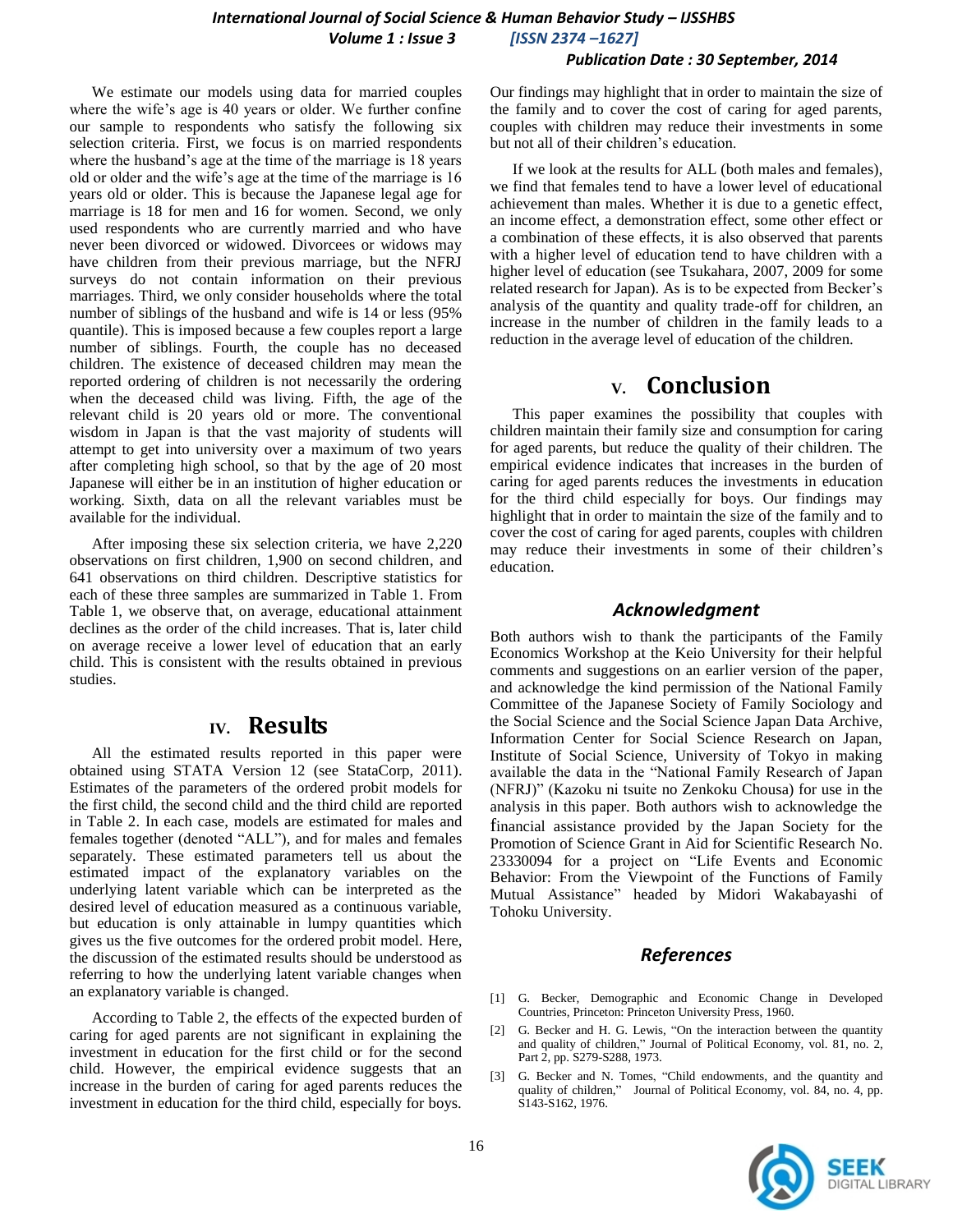#### *Publication Date : 30 September, 2014*

- [4] S. Black, P.J. Devereaux and K.G. Salvanes, "The more the merrier? The effect of family composition on children's education," Quarterly Journal of Economics, vol. 120, no. 2, pp. 669–700, 2005.
- [5] A.C. Cameron and P.K. Trivedi, Microeconometrics: Methods and Applications, New York: Cambridge University Press, 2006.
- [6] D. Conley and S. Glauber, "Parental educational investment and children's academic risk estimates of the impact of sibship size and birth order from exogenous variation in fertility," Journal of Human Resources, vol. 41, no. 4, pp. 722-737, 2006.
- [7] E.A. Hanushek, "The trade-off between child quantity and quality," Journal of Political Economy, vol. 100, no. 1, pp. 84–117, 1992.
- [8] R.M. Hauser and W. Sewell, "Family effects in a simple model of education, occupation status, and earnings: Findings from Wisconsin and Kalamazoo studies," Journal of Labor Economics, vol. 4, no. 3, pp. S83–S120, 1986.
- [9] C.Y. Horioka, W. Suzuki and T. Hatta, "Aging, savings and public pensions in Japan," Asian Econmic Policy Review, vol. 2, no. 2, pp. 303-319, 2007.
- [10] T. Hoshi and T. Ito, "Is the sky the limit? Can Japanese government bonds continue to defy gravity?," Asian Econmic Policy Review, vol. 8, no. 2, pp. 218-247, 2013.
- [11] T. Komine and S. Kabe, "Long-term forecasts of the demographic transition in Japan and Asia," Asian Econmic Policy Review, vol. 4, no. 1, pp. 19-38, 2009.
- [12] Ministry of Education, Culture, Sports, Science and Technology (Japan), School Basic Survey (Gakkou Kihon Chousa), Tokyo, 2000.
- [13] M. Rosenzweig and K. Wolpin, "Testing the quantity-quality fertility model: The use of twins as a natural experiment, Econometrica, vol. 48, no. 1, pp. 227–240, 1980.
- [14] K. Sakata and C.R. McKenzie, "Does the expectation of having to look after parents in the future affect current fertility?," mimeo, Ritsumeikan University, 2014.
- [15] StataCorp, Stata Statistical Software: Release 12. College Station, TX: StataCorp LP, 2011.
- [16] I. Tsukahara, "The effect of family background on occupational choice," Review of Labour Economics and Industrial Relations, vol. 21, no. 4-5, pp. 871-890, 2007
- [17] I. Tsukahara, An Empirical Analysis of Household Asset Choice and Intergenerational Asset Transfers, unpublished doctoral thesis submitted to the Graduate School of Economics, Keio University, 2009.

the burden of caring for aged parents reduces the investments on education for the third child especially for boys

| TABLE 1: DESCRIPTIVE STATISTICS                            |             |           |              |           |        |             |
|------------------------------------------------------------|-------------|-----------|--------------|-----------|--------|-------------|
|                                                            | First Child |           | Second Child |           |        | Third Child |
| Variable                                                   | Mean        | Std. Dev. | Mean         | Std. Dev. | Mean   | Std. Dev.   |
| Educational attainment                                     | 3.565       | 1.329     | 3.387        | 1.327     | 3.173  | 1.366       |
| Dependency Ratio                                           | 0.462       | 0.232     | 0.464        | 0.229     | 0.458  | 0.223       |
| One_parent_h (1 if only one of husband's parents is alive) | 0.178       | 0.383     | 0.177        | 0.382     | 0.172  | 0.377       |
| One parent $w(1 if only one of wife's parents is alive)$   | 0.150       | 0.358     | 0.143        | 0.350     | 0.159  | 0.366       |
| Husband's age                                              | 63.087      | 7.396     | 63.268       | 7.317     | 64.275 | 7.473       |
| Wife's age                                                 | 60.301      | 6.890     | 60.416       | 6.870     | 61.331 | 7.241       |
| Uni $h(1)$ if husband has a university degree or higher)   | 0.216       | 0.412     | 0.212        | 0.409     | 0.197  | 0.398       |
| Uni $w(1)$ if wife has a university degree or higher)      | 0.046       | 0.209     | 0.043        | 0.202     | 0.031  | 0.174       |
| Husband's Age at Marriage                                  | 26.956      | 3.434     | 26.801       | 3.303     | 26.378 | 3.269       |
| Wife's Age at Marriage                                     | 24.167      | 3.211     | 23.948       | 2.968     | 23.432 | 3.015       |
| Number of Children                                         | 2.246       | 0.767     | 2.427        | 0.650     | 3.203  | 0.515       |
| Urban (1 if lives in a urban area)                         | 0.582       | 0.493     | 0.570        | 0.495     | 0.491  | 0.500       |
| 1998 Survey dunnny                                         | 0.591       | 0.492     | 0.586        | 0.493     | 0.596  | 0.491       |
| Sample Size                                                | 2,220       |           | 1,900        |           | 641    |             |